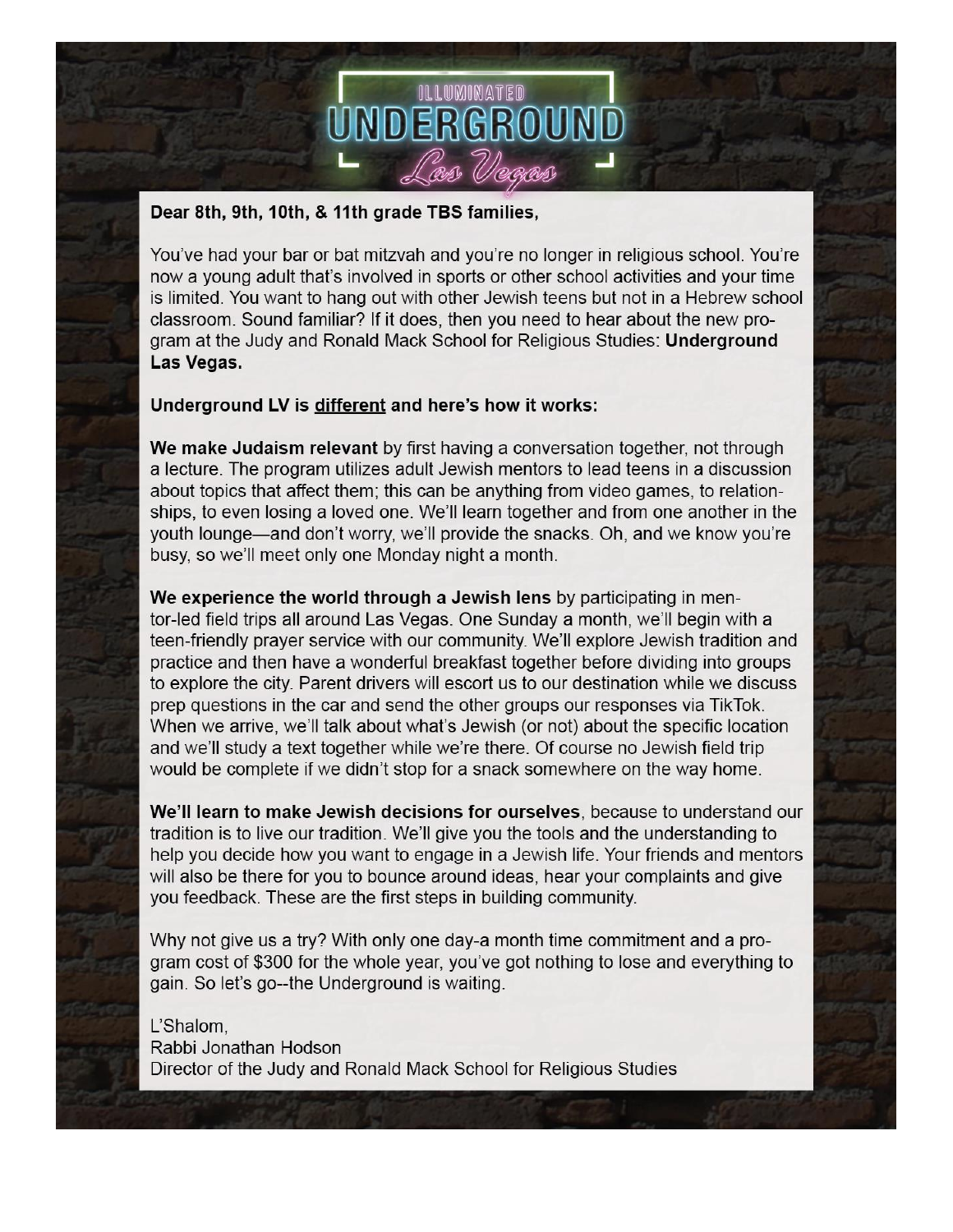

#### **Underground Las Vegas 2021-2022 Signup Form**

| Last                                                                                               | First            | Middle                 | <b>Hebrew Name</b>  |  |
|----------------------------------------------------------------------------------------------------|------------------|------------------------|---------------------|--|
| 2. ADDRESS                                                                                         |                  |                        |                     |  |
| <b>Street</b>                                                                                      | City             | <b>State</b>           | <b>Zip Code</b>     |  |
|                                                                                                    |                  |                        |                     |  |
|                                                                                                    |                  |                        |                     |  |
| DAY SCHOOL GRADE IN 2021-22                                                                        |                  |                        |                     |  |
|                                                                                                    |                  |                        |                     |  |
|                                                                                                    | <b>Full Name</b> | <b>Daytime Phone #</b> | <b>Cell Phone #</b> |  |
|                                                                                                    | <b>Full Name</b> | Daytime Phone #        | <b>Cell Phone #</b> |  |
| 7. PARENTS' MARITAL STATUS: MARRIED <b>D</b> DIVORCED <b>D</b> SINGLE <b>D</b> (Please check one.) |                  |                        |                     |  |
|                                                                                                    |                  |                        |                     |  |
| 8. IF PARENTS OR LEGAL GUARGIAN(S) ARE UNREACHABLE IN EMERGENCY, CALL:                             |                  |                        |                     |  |
|                                                                                                    |                  |                        |                     |  |
| Name / Relationship to Student                                                                     | Telephone #      |                        |                     |  |

\_\_\_\_\_\_\_\_ I give permission to use my child's image in any media for Temple Beth Sholom, including social media, print media, audio, and televised or filmed media.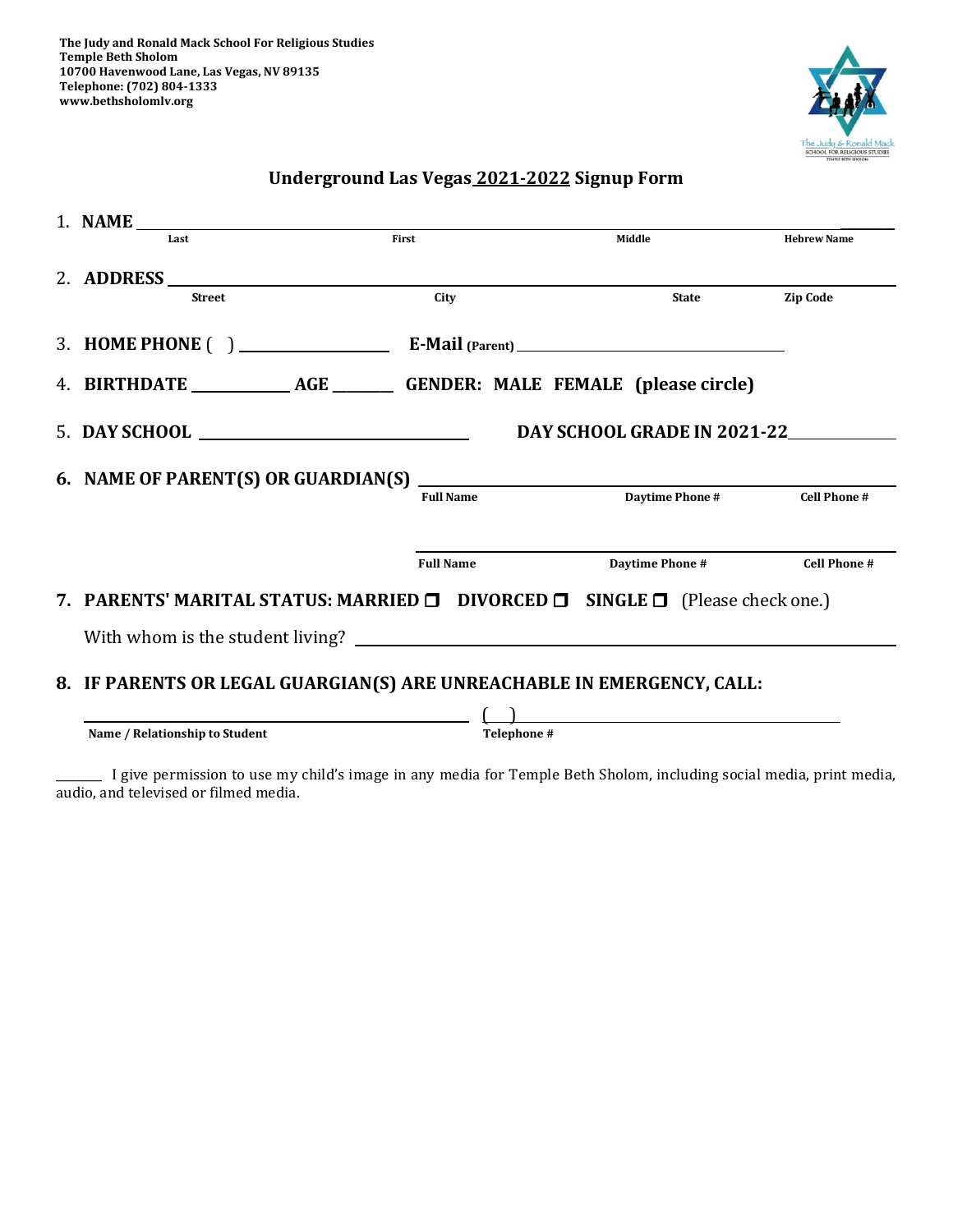## Judy and Ronald Mack School For Religious Studies "Underground Las Vegas" Payment Agreement 2021-2022

#### **Total Amount Due For Program: \$300**

| <b>PAYMENT PLAN:</b> Please choose number of payments: 1<br>3<br>(Please circle one.)<br>5 |                                                                                              |                                |                                                                                             |  |  |  |  |                             |
|--------------------------------------------------------------------------------------------|----------------------------------------------------------------------------------------------|--------------------------------|---------------------------------------------------------------------------------------------|--|--|--|--|-----------------------------|
| FINAL PAYMENTS (or payment plan arrangements) are due by Sunday, August 15, 2021.          |                                                                                              |                                |                                                                                             |  |  |  |  |                             |
|                                                                                            |                                                                                              | PAYMENT METHOD FOR DEPOSIT     |                                                                                             |  |  |  |  |                             |
| $\Box$                                                                                     | Check                                                                                        |                                |                                                                                             |  |  |  |  |                             |
| $\Box$                                                                                     | Cash                                                                                         |                                |                                                                                             |  |  |  |  |                             |
| $\Box$                                                                                     | Credit Card                                                                                  |                                |                                                                                             |  |  |  |  |                             |
|                                                                                            | Please bill my credit card. (Visa/MC/AMEX) (Please circle one)                               |                                |                                                                                             |  |  |  |  |                             |
|                                                                                            |                                                                                              |                                |                                                                                             |  |  |  |  |                             |
|                                                                                            | <b>Credit Card Number</b>                                                                    |                                |                                                                                             |  |  |  |  |                             |
|                                                                                            |                                                                                              |                                | Exp. Date $\_\_\_\_\_\_\_\_\_\_\_\_\_\_\_\_\_\_\_\_\_\_\_\_\_\_\_\_$                        |  |  |  |  | Billing Zip Code: _________ |
|                                                                                            |                                                                                              | PAYMENT METHOD FOR BALANCE DUE |                                                                                             |  |  |  |  |                             |
| $\Box$                                                                                     | Check (Please contact the Accounting Department for a Recurring Payment Authorization Form.) |                                |                                                                                             |  |  |  |  |                             |
| $\Box$                                                                                     | Cash                                                                                         |                                |                                                                                             |  |  |  |  |                             |
| $\Box$                                                                                     | Credit Card                                                                                  |                                |                                                                                             |  |  |  |  |                             |
|                                                                                            | Please bill my credit card. (Visa/MC/AMEX) (Please circle one)                               |                                |                                                                                             |  |  |  |  |                             |
|                                                                                            | <b>Credit Card Number</b>                                                                    |                                |                                                                                             |  |  |  |  |                             |
|                                                                                            |                                                                                              |                                |                                                                                             |  |  |  |  | Billing Zip Code: ________  |
| <b>LATE FEE POLICY</b>                                                                     |                                                                                              |                                | Families who have not paid in full by December 31, 2021, will incur a late fee of \$100.00. |  |  |  |  |                             |

**Signature of Parent Date** \_\_\_\_\_\_\_\_\_\_\_\_\_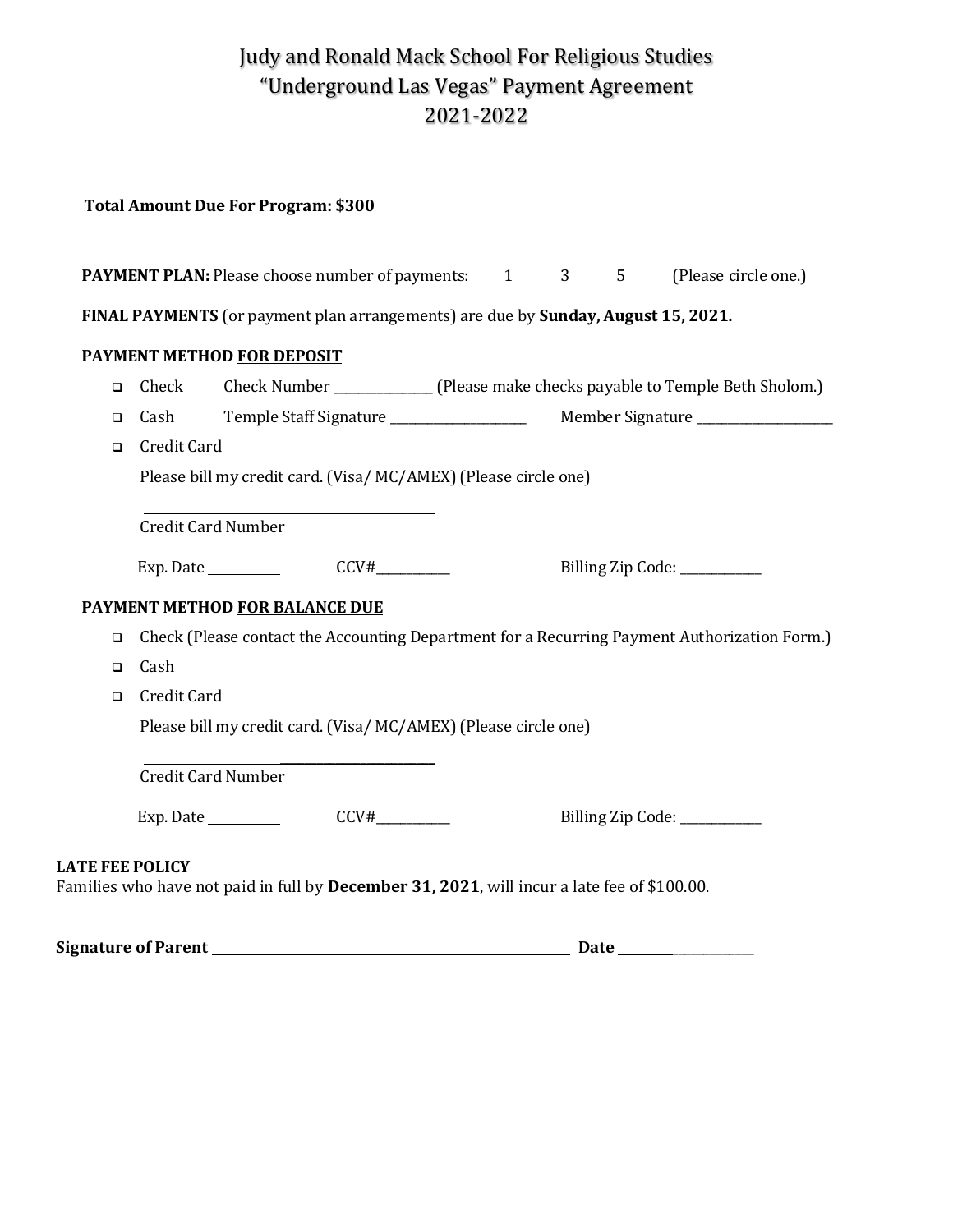### Judy and Ronald Mack School For Religious Studies "Underground Las Vegas" Medical Release Form

| Student's Name (please print)                                                                                                        |                              |                                                                                                        |  |  |                              |                              |                                                                                           |
|--------------------------------------------------------------------------------------------------------------------------------------|------------------------------|--------------------------------------------------------------------------------------------------------|--|--|------------------------------|------------------------------|-------------------------------------------------------------------------------------------|
| ALLERGIES TO MEDICATION AND FOOD<br>Does your child suffer from any allergies? (e.g. bee sting, medications, etc.) ______ Y ______ N |                              |                                                                                                        |  |  |                              |                              |                                                                                           |
|                                                                                                                                      |                              |                                                                                                        |  |  | NON-PRESCRIPTION MEDICATIONS |                              | My child has my permission to self-administer the following non-prescription medications: |
|                                                                                                                                      |                              |                                                                                                        |  |  | Medication                   | <b>Reason for Medication</b> | <b>Dosage</b>                                                                             |
| PRESCRIPTION MEDICATIONS<br>Medication                                                                                               | <b>Reason for Medication</b> | My child has my permission to self-administer the following prescription medications:<br><b>Dosage</b> |  |  |                              |                              |                                                                                           |
| <b>MEDICAL INSURANCE</b>                                                                                                             |                              | My child does NOT have my permission to self-administer prescription medications.                      |  |  |                              |                              |                                                                                           |
|                                                                                                                                      |                              |                                                                                                        |  |  |                              |                              |                                                                                           |
|                                                                                                                                      |                              |                                                                                                        |  |  |                              |                              |                                                                                           |

If and when the need for medical and/or surgical attention arises during the period of my child's official participation in the Judy and Ronald Mack School For Religious Studies, I hereby grant permission for my child to be transported by private vehicle or ambulance to an appropriate medical facility and to be treated by qualified medical authorities at their discretion and that of the program leaders.

Signature of Parent/Guardian Date by Contraction of Parent Contraction Date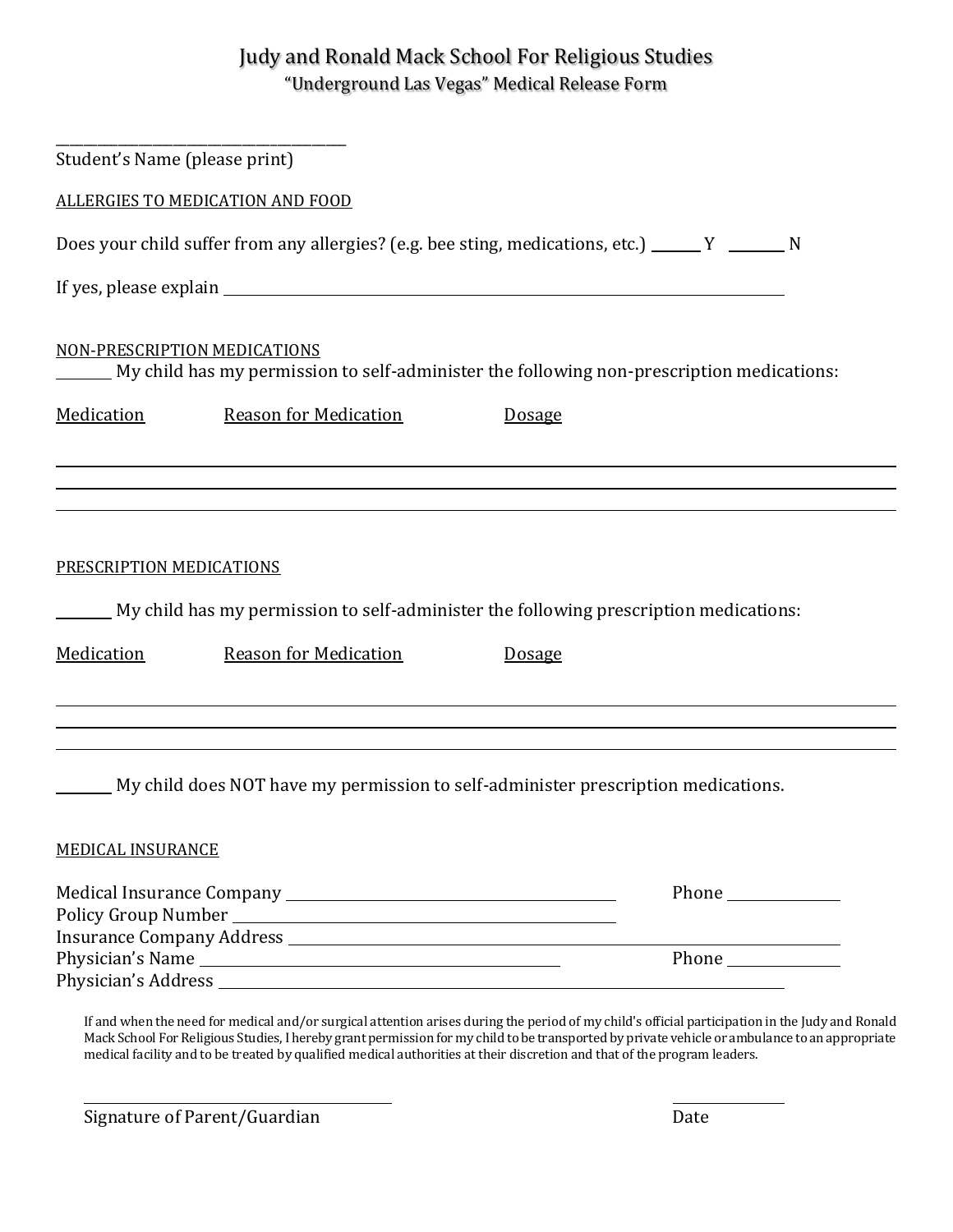

## Judy and Ronald Mack School For Religious Studies "Underground Las Vegas" Social Media/Marketing/Video/News/Publications/Website Release 2021-2022

I, \_\_\_\_\_\_\_\_\_\_\_\_\_\_\_\_\_\_\_\_\_\_\_\_\_\_\_\_\_\_\_\_\_\_\_\_\_\_\_\_\_\_\_\_\_\_\_\_\_ (Parent/Guardian Name) hereby give permission to The Judy & Ronald Mack School For Religious Studies to use my **child's image** in the following outlets; social media, marketing materials, video programs, news, publications and websites. I understand my child's name **will not** be used in any of the above format.

I have read the foregoing and fully understand the contents thereof.

| Child's Name |  |  |
|--------------|--|--|
|--------------|--|--|

| Parent Signature |  |
|------------------|--|
|------------------|--|

Date  $\Box$